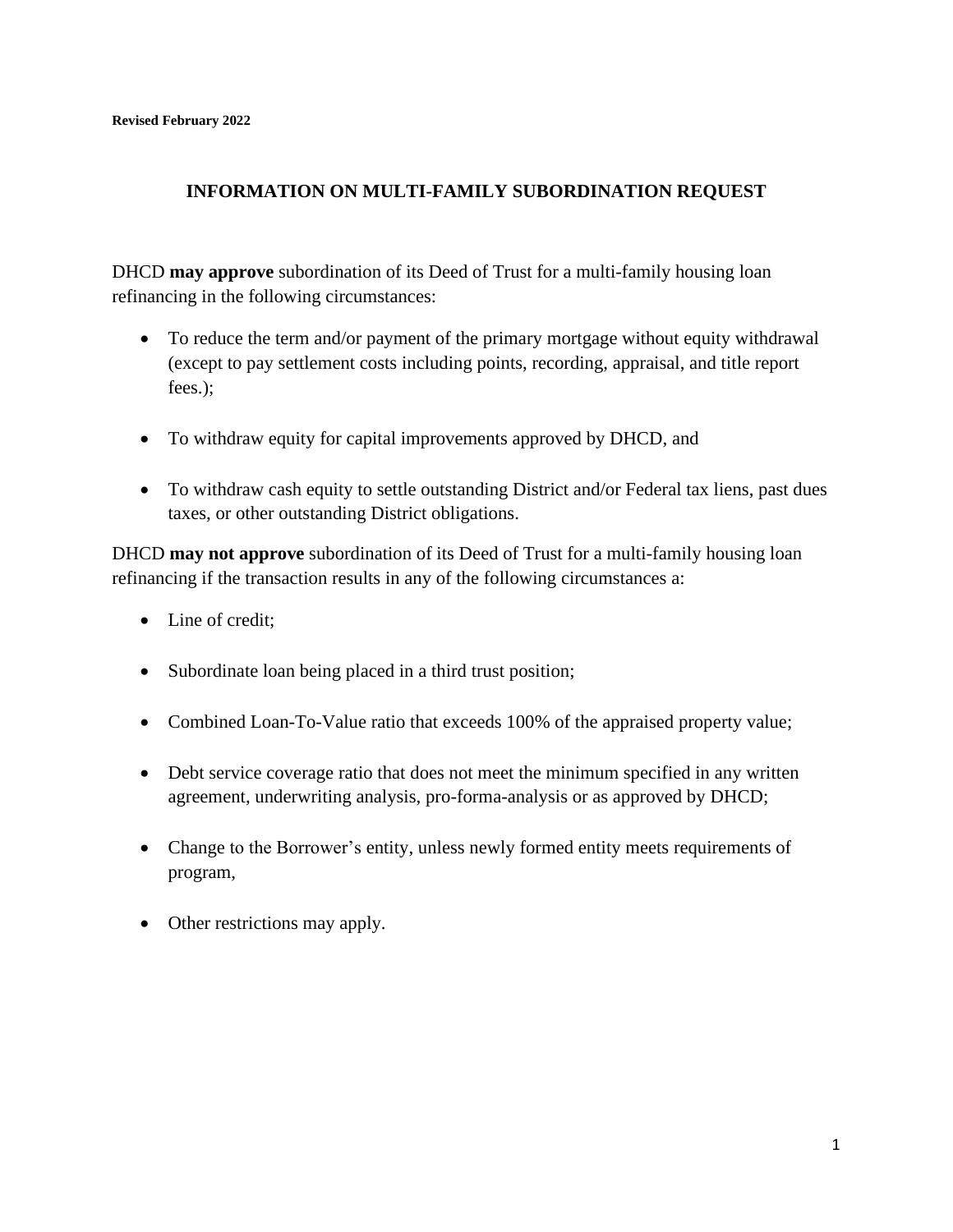The Borrower must meet the following requirements when applying to DHCD for subordination of its Deed of Trust for a multi-family housing loan refinancing:

- Must not have been more than sixty (60) days delinguent on any DHCD loan during the twelve-month (12) period immediately preceding the request;
- Must be in compliance with all restrictive covenants, reporting requirements under the loan, and any other DHCD programs or District laws applicable to the project;
- Must be in compliance with Department of Employment Services and Office of Tax and Revenue; and
- Must have a loan with a fixed term and interest rate.

The above lists the minimum requirements of the Department. At its discretion, DHCD may apply further requirements to support the viability of a subordination request.

Requests for loan subordination submitted to the Department of Housing and Community Development (DHCD) **must be made at least 60 days** prior to loan closing. All requests must include a fully completed Loan Service Request Form.

If you have questions, please contact: [subordinations.pamd@dc.gov](https://dcgovict-my.sharepoint.com/personal/barrie_daneker_dc_gov/Documents/Documents/AI/subordinations.pamd@dc.gov)

**Requests should be mailed to:**

**D.C. Department of Housing and Community Development Attn: PAMD-MF Subordinations 1800 Martin Luther King Junior Avenue, SE Washington, DC 20020**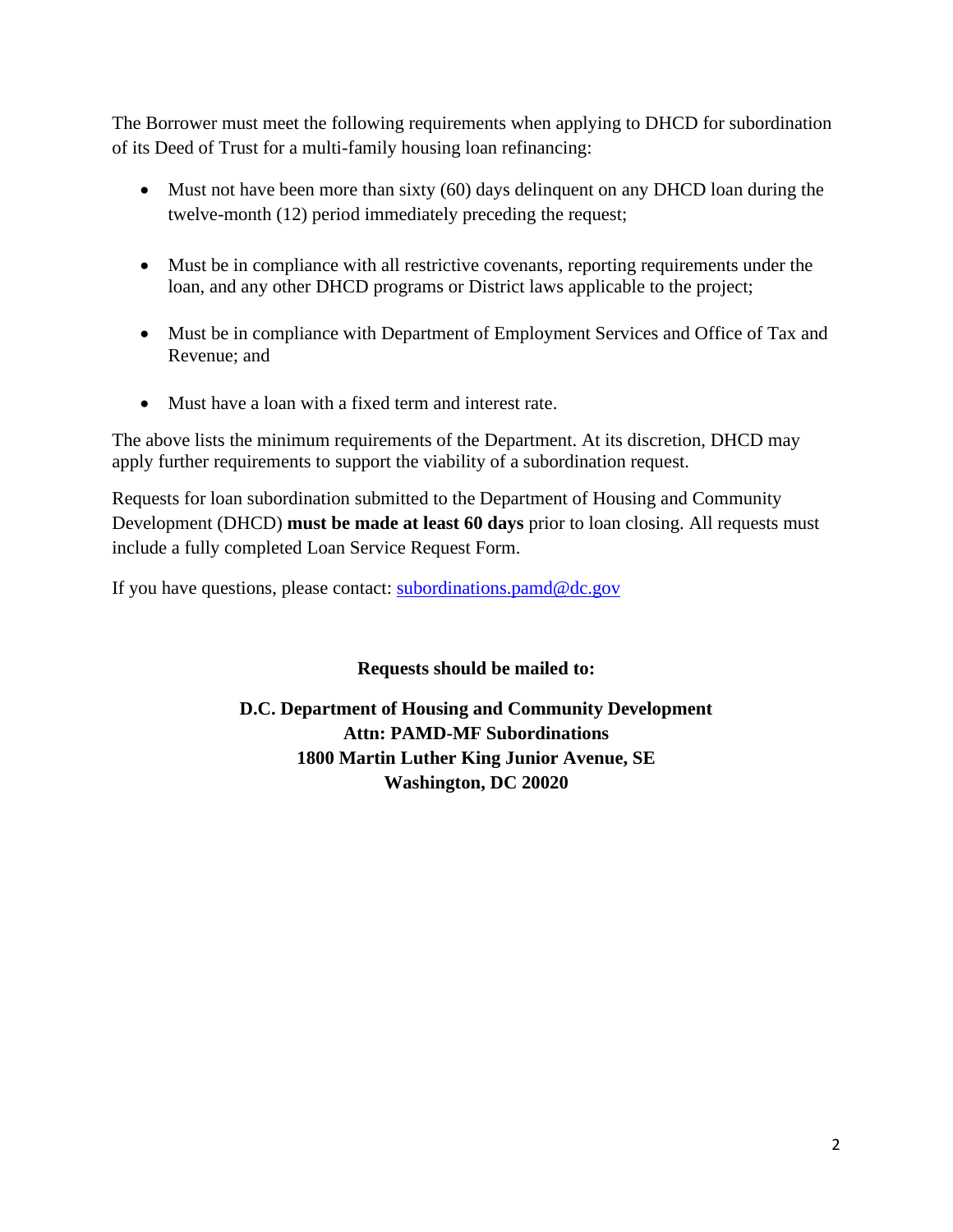

## **Department of Housing and Community Development**

## **Loan Servicing Request Form (Multifamily)**

| <b>Borrower Information</b><br><b>Borrower Name:</b><br><b>Borrower Address:</b><br>Phone#:<br>Loan Service Request: Subordination   Modification Forgiveness<br>Reason for request: (Please reference the agency guidelines. If more space is needed please<br>attach documents to this form.)<br><b>Contact Information (if different from above)</b><br>Relationship:<br>Name:<br>Phone#:<br><b>Street Address:</b><br>City/State:<br>Zip:<br>Fax:<br><b>Property Information</b><br><b>Project Development Name:</b><br><b>Street Address:</b><br>Date of Purchase:<br>City/State:<br>Zip:<br>Loan or AmeriNational Number:<br>Purchase Price: \$<br><b>DHCD Loan Amount:\$</b><br>Property Type: Multifamily<br>Appraised Value of Property:\$<br>Appraisal Provided By:<br><b>New Loan Information (If applicable)</b><br>Lender Name:<br>Loan Amount:<br>Lender Contact Name:<br>Loan Type:<br>Lender Contact Phone:<br>Interest Rate:<br>Loan Term:<br><b>Monthly Payment Amount:</b><br><b>Title/Settlement Company</b><br>Company Name:<br><b>Contact Name:</b><br><b>Contact Phone:</b> |  |  |  |  |  |
|----------------------------------------------------------------------------------------------------------------------------------------------------------------------------------------------------------------------------------------------------------------------------------------------------------------------------------------------------------------------------------------------------------------------------------------------------------------------------------------------------------------------------------------------------------------------------------------------------------------------------------------------------------------------------------------------------------------------------------------------------------------------------------------------------------------------------------------------------------------------------------------------------------------------------------------------------------------------------------------------------------------------------------------------------------------------------------------------------|--|--|--|--|--|
|                                                                                                                                                                                                                                                                                                                                                                                                                                                                                                                                                                                                                                                                                                                                                                                                                                                                                                                                                                                                                                                                                                    |  |  |  |  |  |
|                                                                                                                                                                                                                                                                                                                                                                                                                                                                                                                                                                                                                                                                                                                                                                                                                                                                                                                                                                                                                                                                                                    |  |  |  |  |  |
|                                                                                                                                                                                                                                                                                                                                                                                                                                                                                                                                                                                                                                                                                                                                                                                                                                                                                                                                                                                                                                                                                                    |  |  |  |  |  |
|                                                                                                                                                                                                                                                                                                                                                                                                                                                                                                                                                                                                                                                                                                                                                                                                                                                                                                                                                                                                                                                                                                    |  |  |  |  |  |
|                                                                                                                                                                                                                                                                                                                                                                                                                                                                                                                                                                                                                                                                                                                                                                                                                                                                                                                                                                                                                                                                                                    |  |  |  |  |  |
|                                                                                                                                                                                                                                                                                                                                                                                                                                                                                                                                                                                                                                                                                                                                                                                                                                                                                                                                                                                                                                                                                                    |  |  |  |  |  |
|                                                                                                                                                                                                                                                                                                                                                                                                                                                                                                                                                                                                                                                                                                                                                                                                                                                                                                                                                                                                                                                                                                    |  |  |  |  |  |
|                                                                                                                                                                                                                                                                                                                                                                                                                                                                                                                                                                                                                                                                                                                                                                                                                                                                                                                                                                                                                                                                                                    |  |  |  |  |  |
|                                                                                                                                                                                                                                                                                                                                                                                                                                                                                                                                                                                                                                                                                                                                                                                                                                                                                                                                                                                                                                                                                                    |  |  |  |  |  |
|                                                                                                                                                                                                                                                                                                                                                                                                                                                                                                                                                                                                                                                                                                                                                                                                                                                                                                                                                                                                                                                                                                    |  |  |  |  |  |
|                                                                                                                                                                                                                                                                                                                                                                                                                                                                                                                                                                                                                                                                                                                                                                                                                                                                                                                                                                                                                                                                                                    |  |  |  |  |  |
|                                                                                                                                                                                                                                                                                                                                                                                                                                                                                                                                                                                                                                                                                                                                                                                                                                                                                                                                                                                                                                                                                                    |  |  |  |  |  |
|                                                                                                                                                                                                                                                                                                                                                                                                                                                                                                                                                                                                                                                                                                                                                                                                                                                                                                                                                                                                                                                                                                    |  |  |  |  |  |
|                                                                                                                                                                                                                                                                                                                                                                                                                                                                                                                                                                                                                                                                                                                                                                                                                                                                                                                                                                                                                                                                                                    |  |  |  |  |  |
|                                                                                                                                                                                                                                                                                                                                                                                                                                                                                                                                                                                                                                                                                                                                                                                                                                                                                                                                                                                                                                                                                                    |  |  |  |  |  |
|                                                                                                                                                                                                                                                                                                                                                                                                                                                                                                                                                                                                                                                                                                                                                                                                                                                                                                                                                                                                                                                                                                    |  |  |  |  |  |
|                                                                                                                                                                                                                                                                                                                                                                                                                                                                                                                                                                                                                                                                                                                                                                                                                                                                                                                                                                                                                                                                                                    |  |  |  |  |  |
|                                                                                                                                                                                                                                                                                                                                                                                                                                                                                                                                                                                                                                                                                                                                                                                                                                                                                                                                                                                                                                                                                                    |  |  |  |  |  |
|                                                                                                                                                                                                                                                                                                                                                                                                                                                                                                                                                                                                                                                                                                                                                                                                                                                                                                                                                                                                                                                                                                    |  |  |  |  |  |
|                                                                                                                                                                                                                                                                                                                                                                                                                                                                                                                                                                                                                                                                                                                                                                                                                                                                                                                                                                                                                                                                                                    |  |  |  |  |  |
|                                                                                                                                                                                                                                                                                                                                                                                                                                                                                                                                                                                                                                                                                                                                                                                                                                                                                                                                                                                                                                                                                                    |  |  |  |  |  |
|                                                                                                                                                                                                                                                                                                                                                                                                                                                                                                                                                                                                                                                                                                                                                                                                                                                                                                                                                                                                                                                                                                    |  |  |  |  |  |
|                                                                                                                                                                                                                                                                                                                                                                                                                                                                                                                                                                                                                                                                                                                                                                                                                                                                                                                                                                                                                                                                                                    |  |  |  |  |  |
|                                                                                                                                                                                                                                                                                                                                                                                                                                                                                                                                                                                                                                                                                                                                                                                                                                                                                                                                                                                                                                                                                                    |  |  |  |  |  |
|                                                                                                                                                                                                                                                                                                                                                                                                                                                                                                                                                                                                                                                                                                                                                                                                                                                                                                                                                                                                                                                                                                    |  |  |  |  |  |

Borrower Certification/Statement:

I am the owner of the subject property. The information contained herein is true and accurate.

\_\_\_\_\_\_\_\_\_\_\_\_\_\_\_\_\_\_\_\_\_\_\_\_\_\_\_\_\_\_\_\_\_\_\_\_\_\_\_\_\_ \_\_\_\_\_\_\_\_\_\_\_\_\_\_\_\_\_\_\_\_\_\_\_\_\_\_\_\_\_\_\_\_\_\_\_\_\_\_\_\_\_\_\_

 $\_$ 

Signature **Printed Name** 

Date

The following documents must be attached: